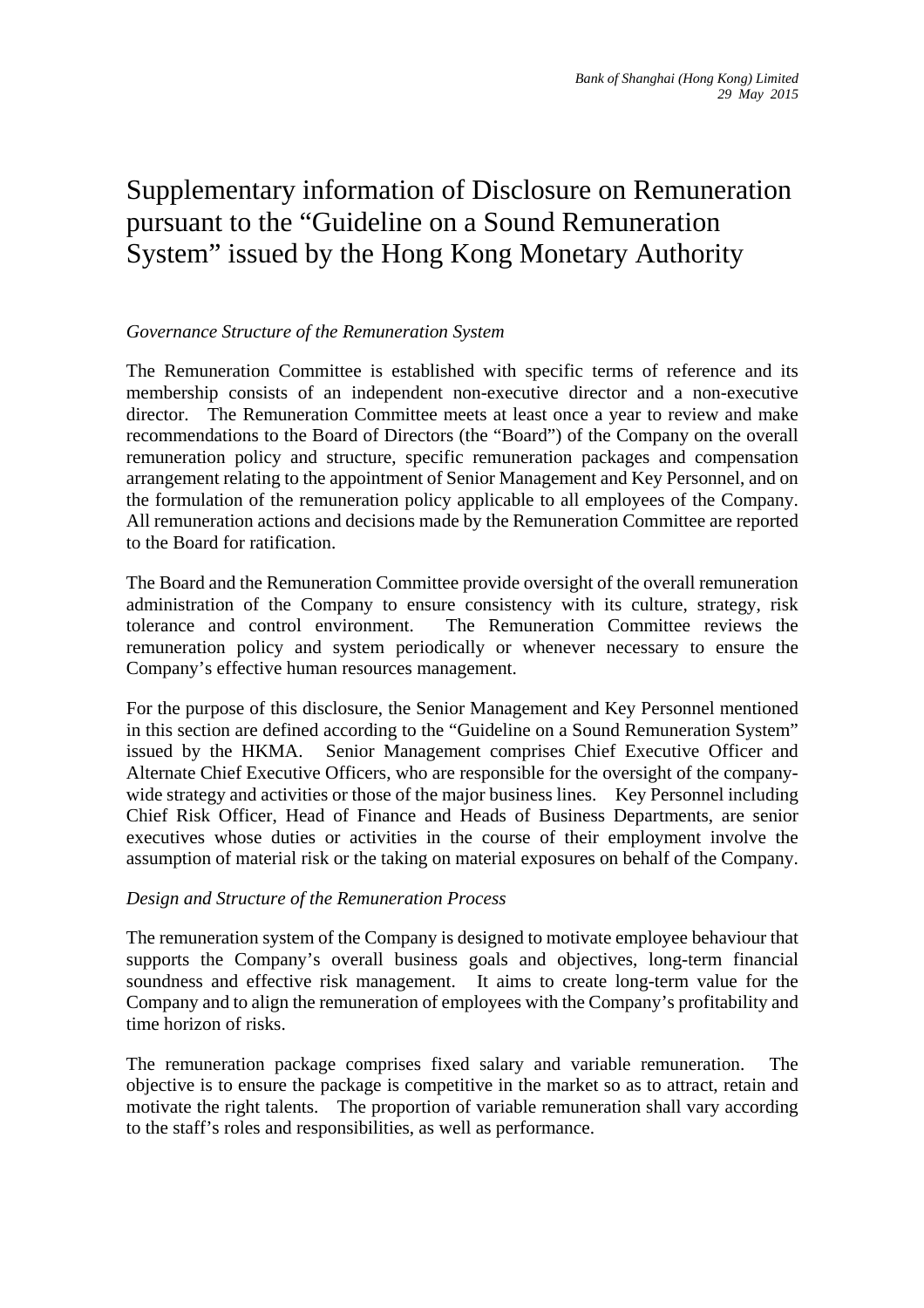# Supplementary information of Disclosure on Remuneration pursuant to the "Guideline on a Sound Remuneration System" issued by the Hong Kong Monetary Authority (continued)

Fixed remuneration refers to base salary, fixed allowances and year-end guaranteed pay (if applicable). Variable remuneration, mainly cash bonus payment, is awarded based on the overall performance of the Company, the relevant business unit and the individual staff member, taking into consideration of the full range of current and potential short-term and longer-term risks connected with the activities of staff which may affect the performance of the Company.

#### *Performance Management and Consideration of Relevant Risks in the Remuneration Process*

Performance of individual staff member is assessed against a number of pre-defined and measurable performance goals. The goals are determined according to the job responsibilities and areas of contribution covering both financial and non-financial factors. Financial factors include quantitative measures such as profit, revenue, business turnover or volume. Non-financial factors include criteria such as strict adherence to the code of conduct, internal control policies, compliance requirement and risk management standard. The non-financial factors constitute a significant part of an employee's overall performance measurement. The size and allocation of variable remuneration take into account the full range of current and potential risks associated with the functions and activities conducted by the relevant employee.

The overall and balanced quality of staff performance is therefore measured and determined not only by financial achievements but also non-financial indicators which form an integral part of the performance management system.